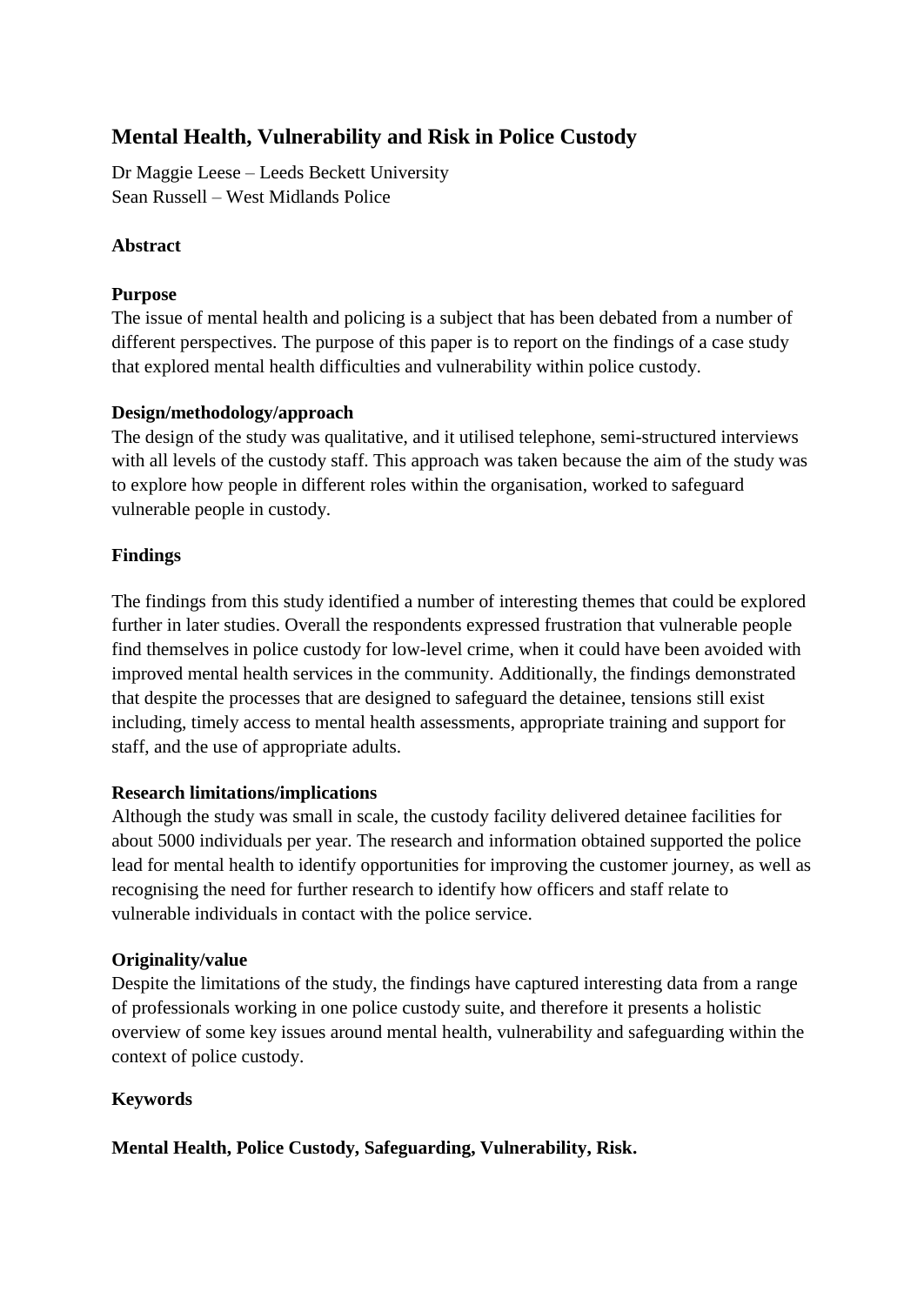#### **Introduction**

As a consequence of the changes to mental health services the police are increasingly expected to take a role in supporting people with mental illness, and previous research suggests that they can feel unprepared for this role (Chappell & O'Brien, 2014; Maclean & Marshal, 2010). The Home Affairs Select Committee (2015) also noted that police officers are increasingly working with people who are experiencing a mental health crisis, and it called upon the health service to improve access to appropriate mental health support. In addition, the Crisis Care Concordant promotes partnerships between the police, health and social care to improve the experience of people in mental health crisis (Department of Health, 2014a). This has led to the provision of 'street triage' teams in some police authorities, that can divert people to appropriate services, and in other areas there has been a move to have mental health nurses based in custody suites (Department of Health, 2014b). Despite these positive changes, it is estimated that more than a third of people who find themselves in police custody have some form of mental health difficulty. In recognising this, it is therefore necessary to have systems in place where appropriate referrals to mental health services can be made (Ogloff *et. al.,* 2013), but there can be tensions between the two agencies (Maclean & Marshal, 2010).

#### **Limitations of custody assessment**

When a person is admitted to custody the Custody Sergeant carries out an Integrated Custody Risk assessment tool which creates a risk factor and care plan for staff. This consists of 32 questions which the Custody staff complete by information obtained from the arresting officer and detainee. The questions focus on a holistic physical and mental wellbeing approach including, suicidal ideation, self-harm or depression. The approach is completed on entry and reviewed at every step of the custody journey. This assessment is informed by any prior knowledge the police have about the person, but it also relies on the detainee's selfreporting, which can impact on the accuracy of the assessment (Bradley, 2009), particularly if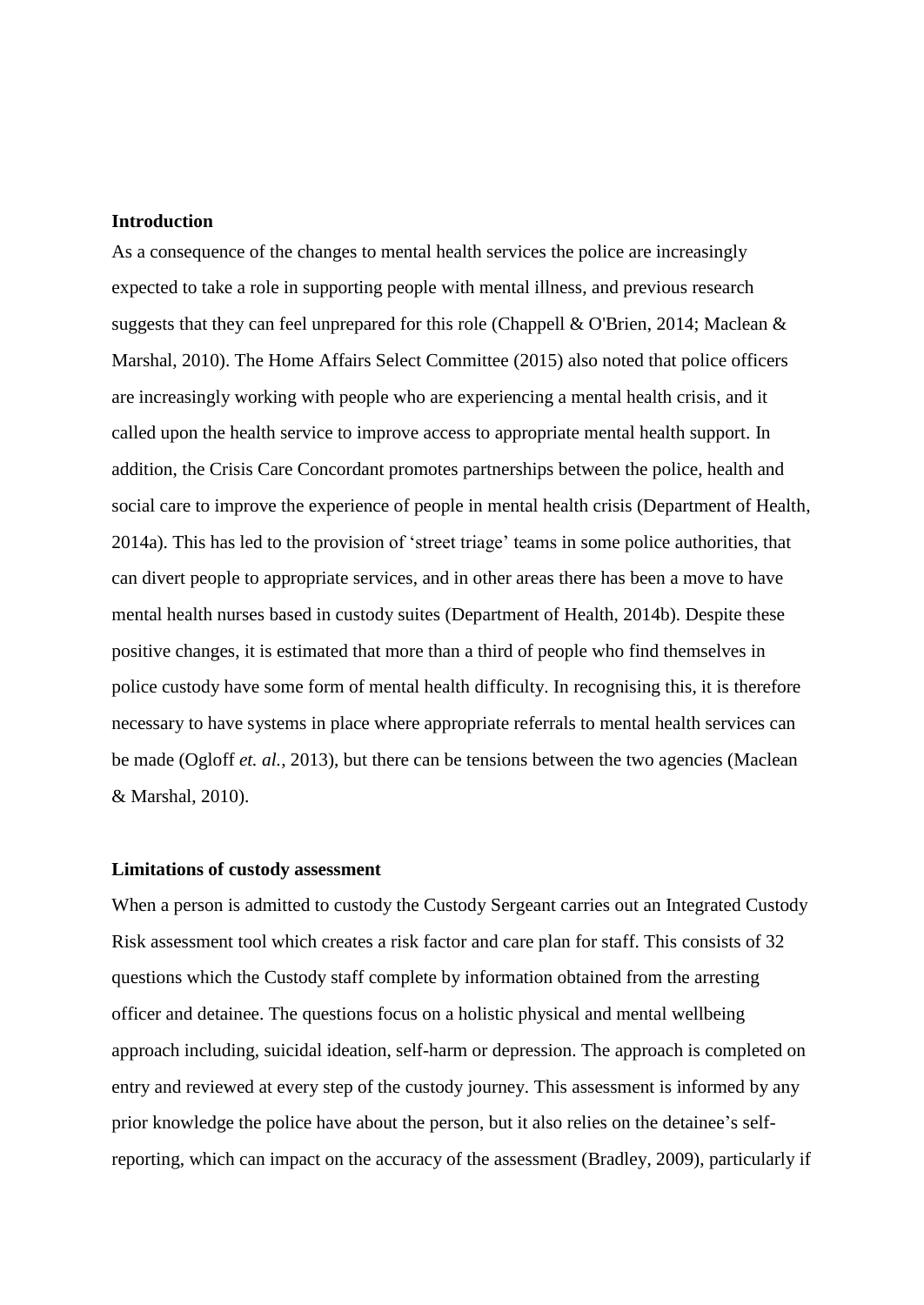the detainee is reluctant to disclose information about their mental illness (Cummins, 2012). The identification of mental health concerns is crucial to ensure that, where appropriate, the person is diverted to mental health services or a mental health assessment is requested to ensure the safety of the person while in custody, and on release (Senior *et al.,* 2014; Ogloff *et al.,* 2013). Recognising mental illness can be difficult and a lack of training can lead to a degree of under-reporting when dealing with people in a highly-charged custody environment (Cummins, 2012). Adding to the complexity, there can be confusion when distinguishing between detainees who are under the influence of drugs or alcohol, and the detainees that are experiencing a mental health crisis (Clayfield *et al.,* 2011; Bradley, 2009). Where appropriate, the custody sergeant can ask for a mental health assessment to be carried out (Brooker *et al.,* 2015), however if the detainee is under the influence of drugs or alcohol the assessment will be delayed (Burns, 2013).

A significant number of people with mental health difficulties will come into contact with the police on a daily basis and the Police and Criminal Evidence Act (1984) PACE, provides the basis for the protection of vulnerable children and adults while they are detained in custody. Where a detainee is viewed to be vulnerable, there is a requirement that they will be provided with an 'appropriate adult' under the 'Safer Detention' guidance notes (Association of Chief Police Officers, 2012). In addition, the Mental Capacity Act (2005) requires that when a person is assessed as 'lacking capacity', all decisions should be made in their 'best interest' (Payne-James, 2009). However in a recent article, Dehaghani (2016) noted that the 'appropriate adult' safeguard may not be implemented for a number of reasons, including the attitude of custody staff, internal pressures and reliance on 'gut feelings'.

Identification of mental health concerns on detention is important because a person who finds them self in police custody might not be known to mental health services, therefore the arrest can be the first opportunity to screen for mental health concerns (Cummins, 2012) and could prevent self-harm and suicide in the future (Dorn *et al.,* 2014). To achieve this, there needs to be a partnership and information sharing between the police and mental health services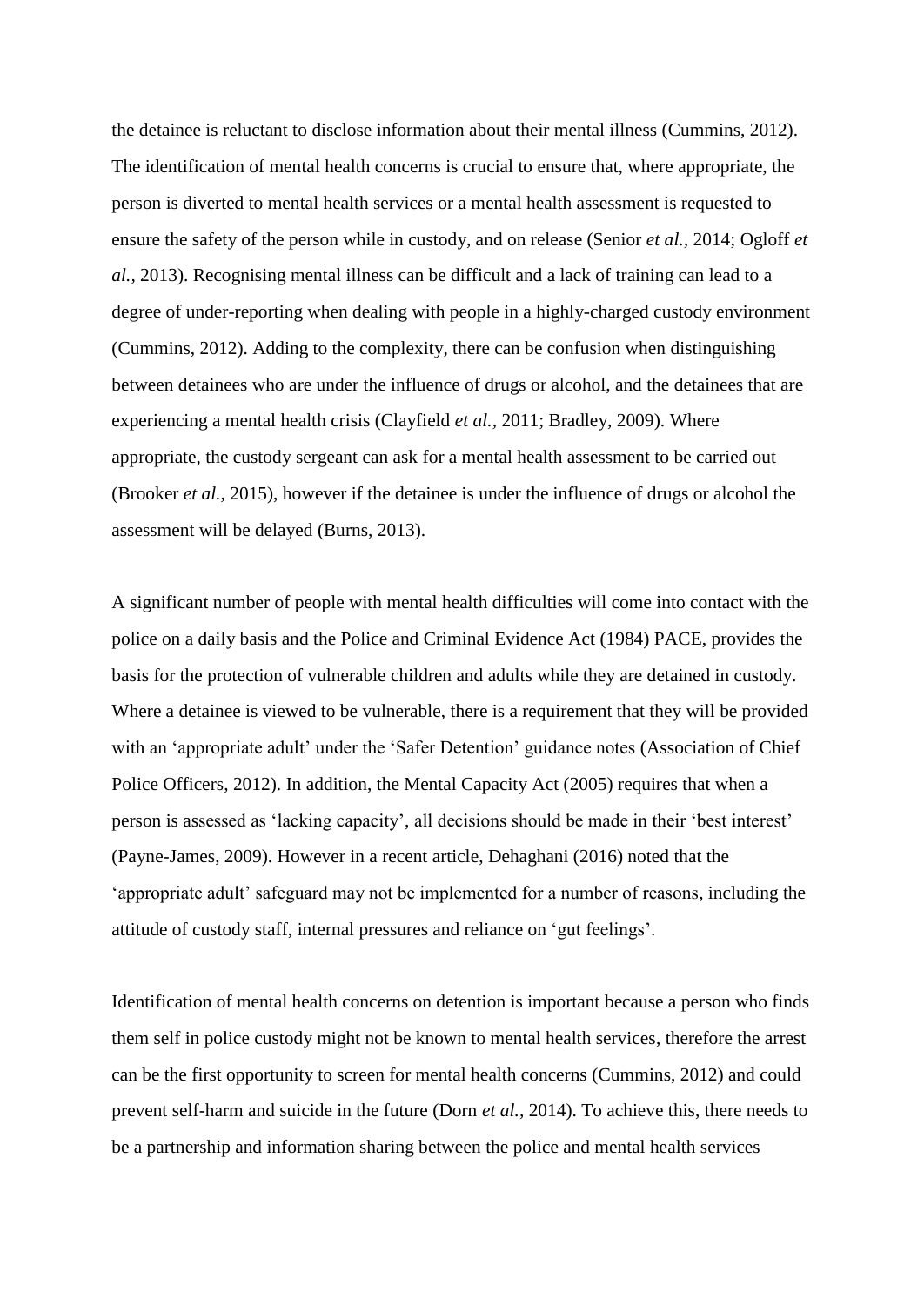(Chappell & O'Brien, 2014; Hollander *et al.,* 2012). This partnership is particularly important at the point of release, because the police play a valuable role in ensuring that vulnerable people are referred to appropriate mental health services for ongoing support (Van den Brink *et al.,* 2012). Research has suggested that this can be difficult, especially when they meet resistance from crisis services because the person had previously not engaged with support offered (Pearsall, 2013). Despite this, there needs to be clear communication and planning for release from custody and where appropriate, this could include formulating a crisis care plans (Martin & Thomas, 2015).

Although deaths in custody have decreased they still occur, and suicides within 48 hours of release from custody have increased (Home Affairs Select Committee, 2015), therefore having robust systems to identify vulnerability is critical. In a recent study, Aasebø *et al.* (2016) found that the majority of deaths in custody can be attributed to the effects of intoxication with drugs, alcohol, and suicide. Forrester *et al.* (2016) found that over 16 percent of people who were referred to mental health services while detained in police custody, reported suicide ideation. It is the responsibility of the custody sergeant and the custody staff to take steps to reduce any risk that has been identified (Payne-James *et al.,* 2010). While acknowledging that all deaths in custody cannot be prevented, the provision of appropriate safeguards will prevent some deaths (Heide & Chan, 2016). This article is based on the findings of a small-scale study carried out in a large city centre custody suite and draws on data from interviews with custody staff including, inspectors, custody sergeants, detention and custody officers, triage staff and custody support officers. The aim of the study was to explore how custody staff at all levels assess and manage risk and vulnerability both within police custody, and prior to release.

#### **Methodology**

The research was carried out in 2015 by an experienced qualitative researcher with expertise in the area of mental health within the criminal justice system, supported by the police lead for mental health. This study utilised telephone, semi-structured interviews as a data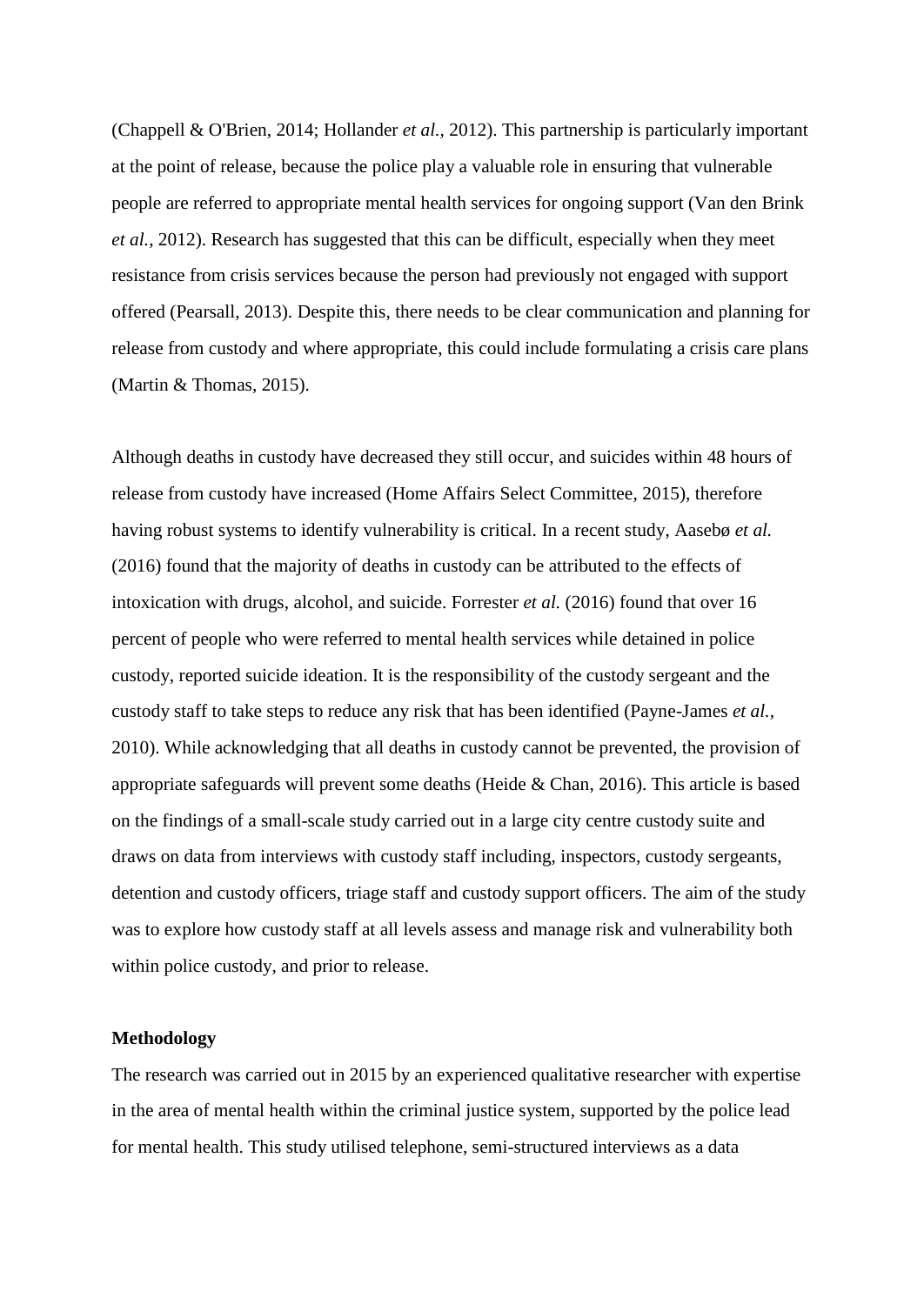collection tool, as it allowed for some flexibility within a busy custody suite that can detain up to 17 people at any time. Originally the plan was to carry out the interviews face-to-face, however this became difficult because participants had to return to custody at busy times. In order to provide more flexibility, it was agreed to do telephone interviews, where the participant could contact the researcher at a convenient point within an allocated time slot. Participants were aware of the focus of the study and they had the option to see the questions before agreeing to be interviewed. The participants were provided with an information sheet and they then indicated if they were interested in participating in the study. Each participant (n=10) gave their consent to be interviewed and were given the opportunity to withdraw from the study at any point by emailing or telephoning the researcher prior to data analysis. The interviews were recorded (with the permission of the participant) and then transcribed verbatim. The data was then coded using NVIVO software to perform a thematic analysis as a method to identify and then analysing patterns within, and across the interview data (Braun & Clarke, 2006). The coding process included both deductive and inductive coding, with the initial codes drawn from the literature. The inclusion of inductive coding enabled the formation of new codes that were data driven, in an effort to represent the broad range of participant views.

In order to maintain confidentiality, the participant's names and roles will not be identified.

#### **Findings**

#### **Barriers to accessing mental health services**

The findings of this study support the supposition that although dealing with mental illness had always been part of the police role, over time this had increased. Participants suggested that the recession had resulted in a decrease in health and social care services, leaving people uncertain where to get support when they are in crisis. All the participants were committed to improving the care of people experiencing mental health crisis, but they noted that they can often feel ill-equipped for the role.

*"…it's a massive challenge for the police…because we are seen as a jack of all trades."*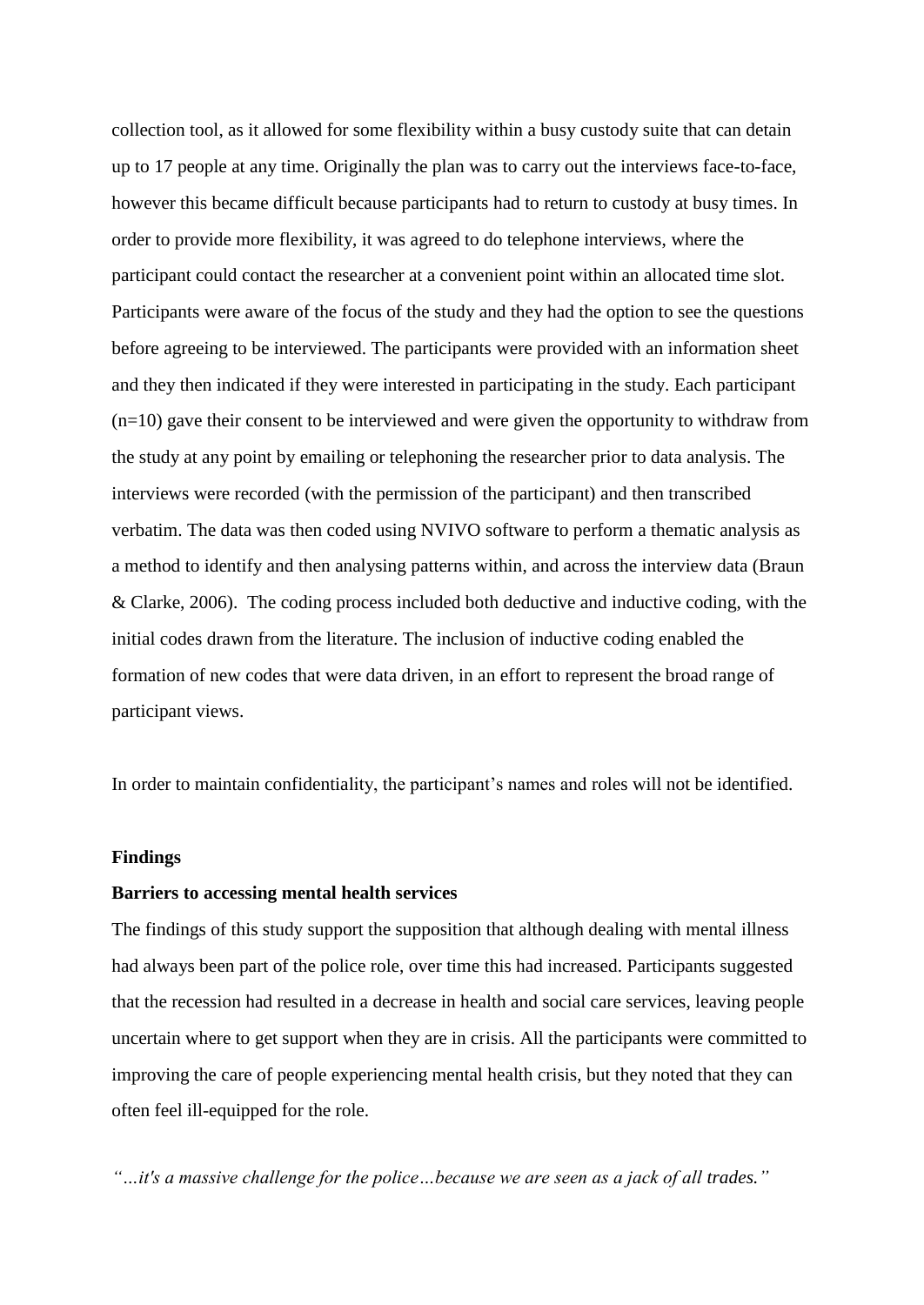The participants also suggested that people are increasingly calling the police when they are feeling low and suicidal because they know they will get a response.

*"We are finding that we are becoming more and more responsible for doing everyone's job really, you have to be a social worker, a counselor."*

Custody was described by one participant as a *'safety net'* for people who have not been able to get the support that they need elsewhere and participants noted the importance of having appropriate liaison and diversion arrangements in place to refer people to mental health services. All participants noted the high levels of vulnerable people who are detained in custody and they expressed frustration that even when there are clear signs of mental illness and suicide ideation, there can be difficulties accessing a mental health assessment. The initial mental health screening can be done by a nurse or a forensic medical examiner (Doctor) in the first instance. If a formal assessment under the Mental Health Act (1983) is required, this would be requested through the local authority and local mental health trust. Any delay in accessing this assessment has an impact.

*"She'd always end up staying with us and we'd have to restrain her every time she was here, not because she wanted to hurt us, but [because] she really wanted to hurt herself."*

*"… it is quite distressing if you've got someone with severe mental health problems who obviously can't cope with being in a cell."*

Several of the participants suggested that some people who come in to custody have reached a *'crisis point'* in their life and this can be the root of their offending behaviour.

*"She came into custody regularly but [was] never ever subject to any mental health assessment, she always went through the system and went to court…she wasn't somebody who needed criminalising…it was obviously her cry for help."*

They suggested that in some cases the '*crisis'* was the result of the person stopping their medication and then drinking or using drugs to self-medicate. The participants suggested that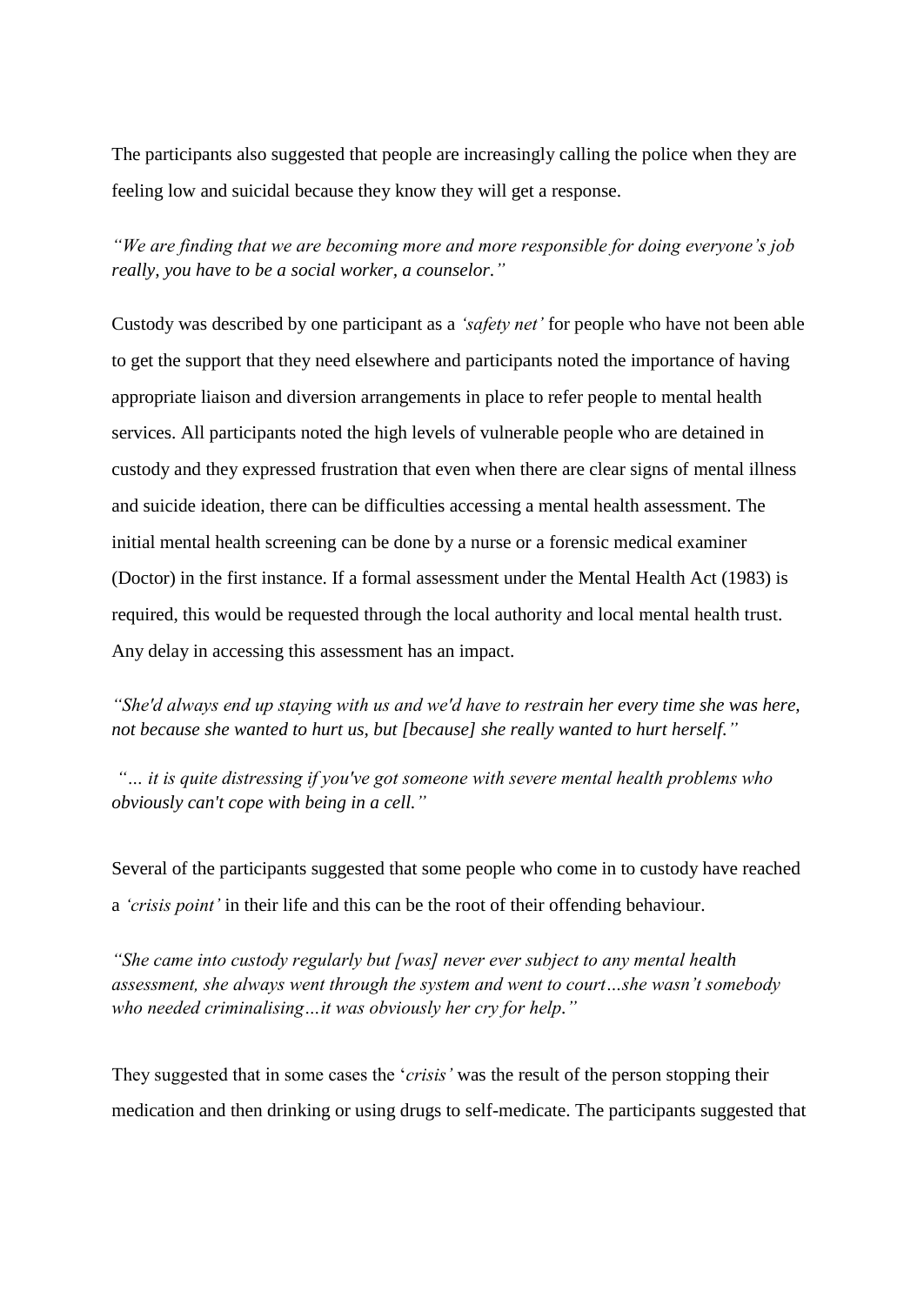if someone had been able to intervene at an earlier point, the person could have been treated appropriately and spared from repeated visits to custody.

#### **Identifying Vulnerability and Managing Risk**

During the interviews, some participants suggested that there can be up to nine out of ten people that come into custody who have some sort of mental health difficulty, ranging from mild depression and anxiety, through to severe psychiatric illness. There was an awareness at all levels that there are safeguarding processes including, appointing of an appropriate adult and making a referral for a mental health assessment but they suggested that the main challenge is identifying when a person is suffering from a mental illness, understanding how this illness relates to the offence and having robust processes that reliably assess the level of risk.

## *"The biggest part of my role is doing that risk assessment we have to do when they come into custody."*

Participants raised concern that although everyone who is booked into custody are asked the same set of questions to assess risk, the process relies heavily on the person being honest when answering. They noted that despite asking the same set of questions, the person's willingness to give comprehensive answers varies and this impacts on the reliability of any risk assessment. Assessing the level of risk can be complex and participants noted that where a person has previously been in custody, there could be some information on the police system that would suggest mental illness, self-harm or issues with drugs and alcohol problems. Despite this, the participants were concerned about the possibility of 'missing something' because while alcohol intoxication is easy to identify, the signs of mental illness or distress are not always as obvious.

*"What's really scary about that is, sometimes you have people in custody with no background information on them and they'll say no [when asked about their mental health], not at all, nothing.…then you get a doctor in and the doctor does a little digging with their GP and*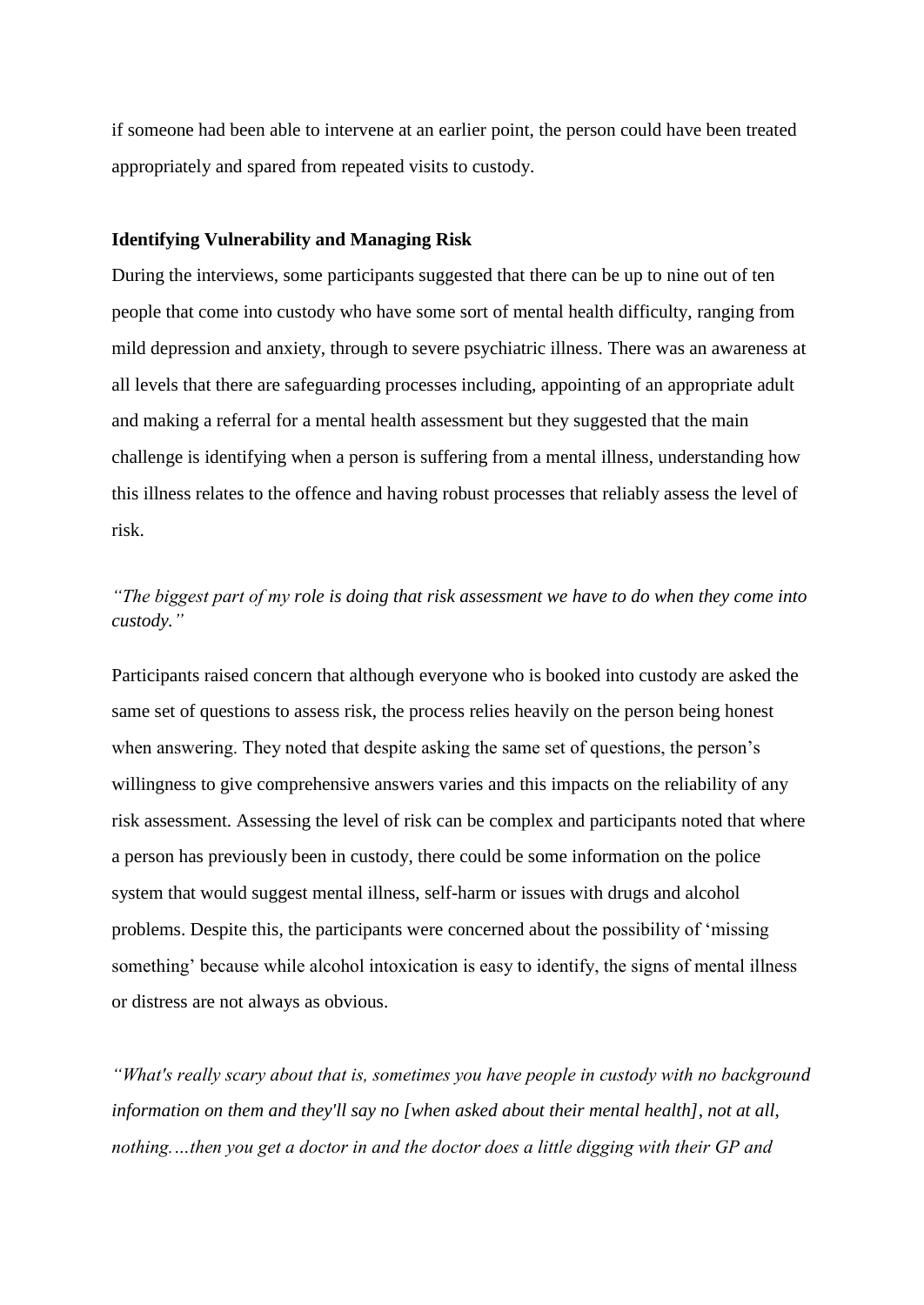*actually they could have an extensive mental health background, they're not necessarily going to disclose that to you when standing in front of you at the custody block."*

Participants at all levels discussed the need for continuous assessment of risk and acknowledged that it is an important role for all custody staff. Each person is placed on a risk level, ranging from one to four and has to be updated as and when things changed. Participants described their concern that these levels of risk can quickly escalate within custody, especially where a person is in mental distress.

*"When she first came we didn't realise how severe she was, so we just were on a camera watch on a level three. But we quickly learned that if she was in custody she had to be on a one-to-one…on a level four."*

Participants explained that levels one and two identified the frequency of the custody checks, level three requires constant surveillance using CCTV and level four requires the position of officers at the door of the cell. There was clear evidence that the custody support workers and the detention and escort officers review the level of risk continuously. They described how they did this by engaging the person in conversation while they were providing them with food and drink, and when carrying out their scheduled checks. The custody support workers and the detention and escort officers reported that if their interactions with the person in custody (PIC) raised concern about the person's state of mind, this would be fed back to the custody sergeant immediately. The level of risk is calculated individually and as a collective, and the participants noted that when a number of PIC's require level three and four care, this can result in the closure of custody to ensure the safety of all.

*"… if you got someone who potentially wants to kill themselves or self-harm and you're the sergeant trying to keep the lid on that as well as the other prisoners, then you can't be compliant with PACE and keep [them] safe."*

The participants explained that when someone is viewed as the highest level of risk, staff will sit in the doorway of the cell to support the person, but at times it is necessary to use restraint.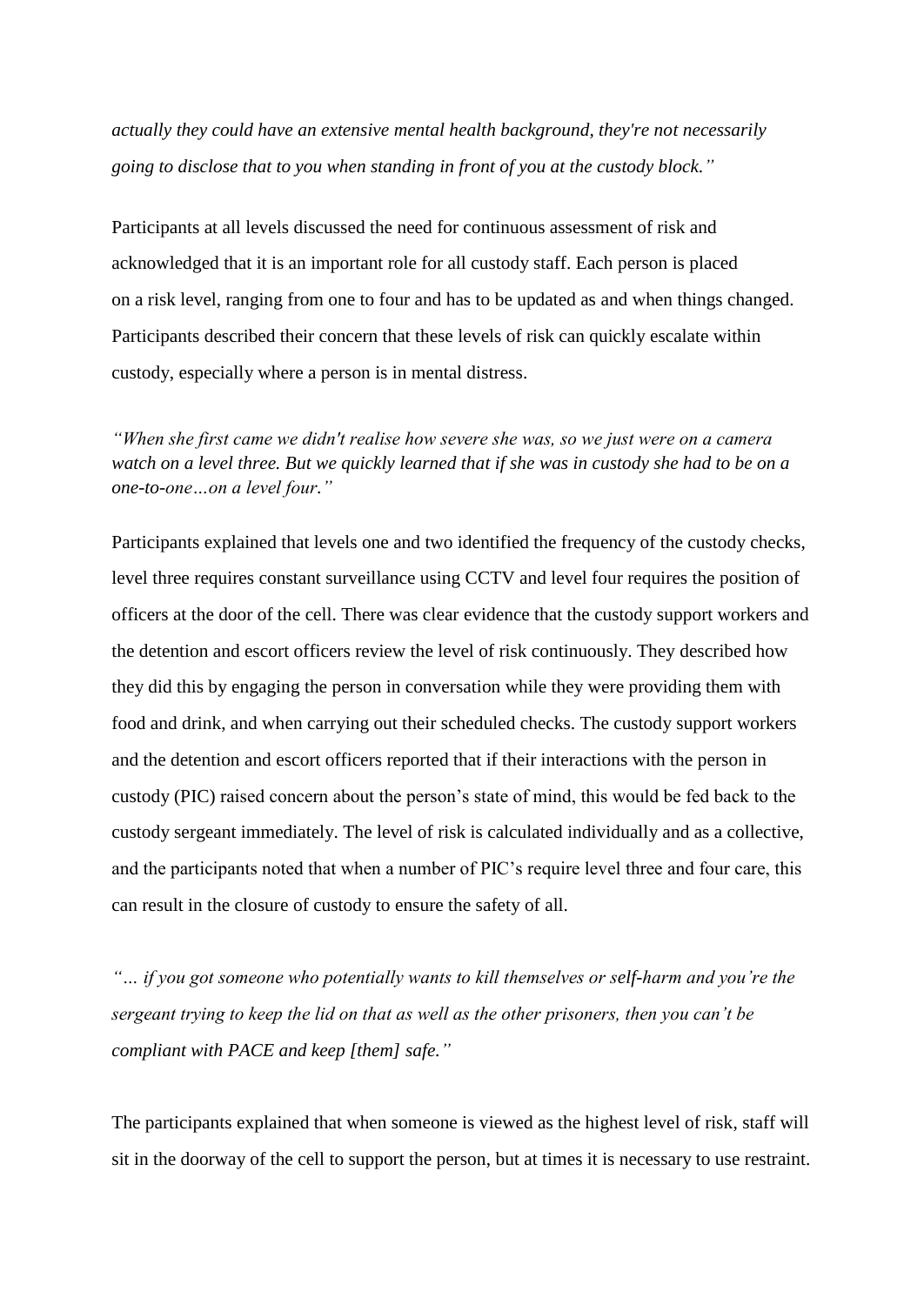All of the participants discussed the requirement to provide someone with an 'appropriate adult' if they were deemed to be vulnerable, but there was a lack of clarity about who has the responsibility for identifying the need, and some confusion about the role of an 'appropriate adult' within custody. One participant suggested that it was the role of healthcare professionals and others suggested that the person just needs reassurance that custody staff are fulfilling their role.

*"…the appropriate adult is treated as a parent or a social worker, so if they want some time to explain something to them in the cell, then we do it."*

During the interviews some participants raised the concern that it is not always possible to locate an 'appropriate adult' because although they have a list of contacts, this does not guarantee that someone is available, and willing to come in.

## *"…they quite often live in some sort of supported accommodation and they have got protocols and pathways to deal with that person."*

There was a shared view amongst most of the participants that, where possible, when a vulnerable adult arrives in custody, attempts should be made to find someone who knows the person to act as their 'appropriate adult'. They suggested that this is not always possible unless someone is living in supported housing, or is known to other services.

*"…we had a detainee with schizophrenia who had assaulted someone in his supported housing…because he was mentally vulnerable, he needed an appropriate adult to make sure he understood what's going on…we could not access an appropriate adult so we had to bail him without having an appropriate adult with him."*

The frustration expressed above was mirrored in the interviews with other participants, who suggested that waiting for an appropriate adult can increase concern about the person's emotional needs while in custody. The participants also noted that there can be a tension when dealing with a serious crime, because although they understand the need for an appropriate adult, they also need to collect evidence and samples as soon as possible.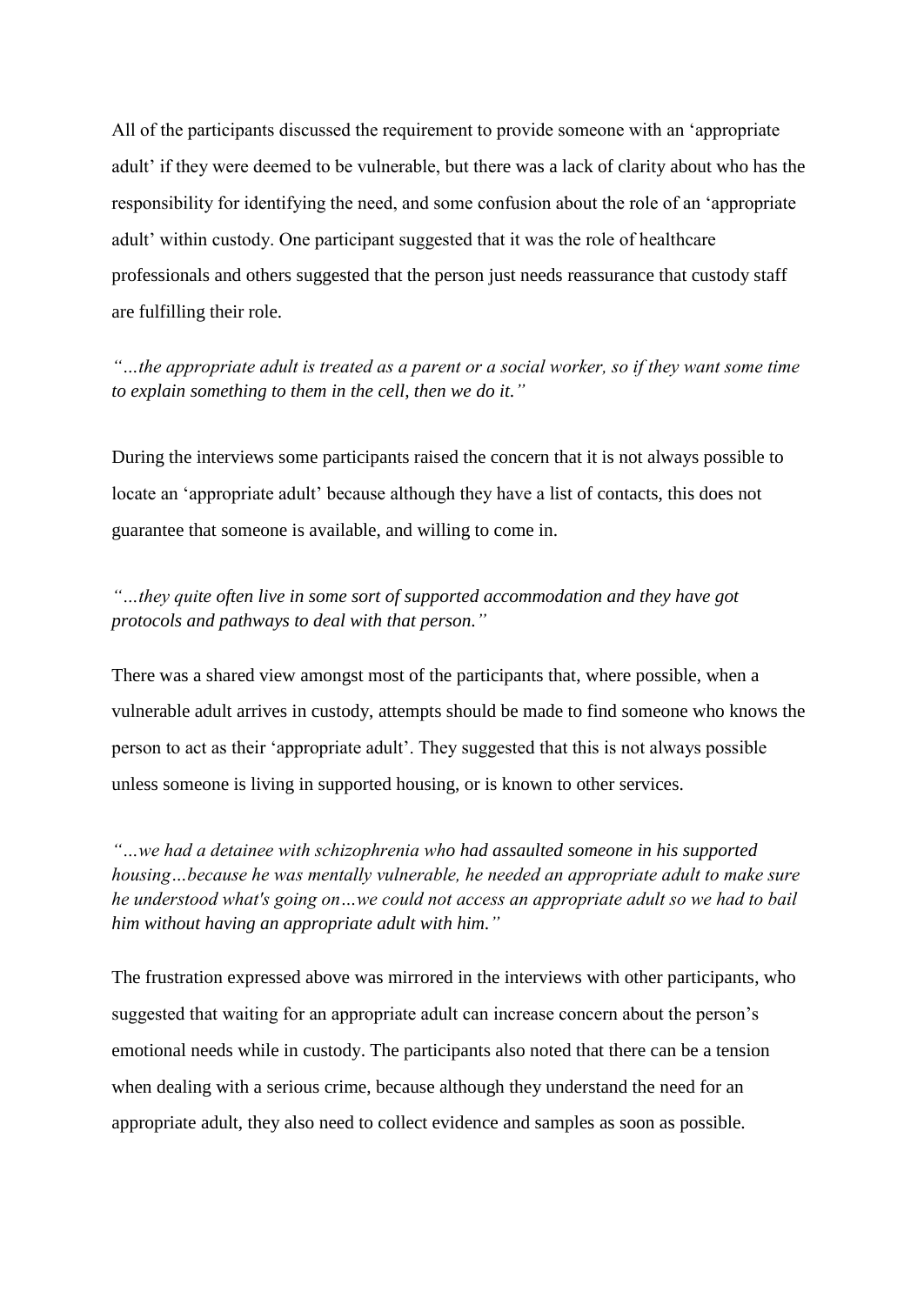The issue of vulnerability was also discussed in relation to release from custody with participants noting that the police have a duty of care for the 24 hours after release.

*"…although they might say that they are not suicidal – the people that are quiet and don't cause you any problem [are] probably the most likely to go out and do it."*

Vulnerability on release was an increased concern when it had not been possible to identify mental health support services or when the person has been charged with a crime that will impact negatively on their life such as drink driving because it could mean the loss of their job.

*"We do what we call pre-release care plan. At an extreme, someone who has downloaded pornography or charged with some sort of sexual offence with a child and hasn't been remanded in custody, our care plan would involve some sort of safeguarding for them so they don't take their own life or self-harm. That's one extreme."*

A pre-release plan could also be used where the person has a mental illness and potentially still pose a risk of suicide on release.

#### **Challenges**

There was agreement from most of the participants that custody is not the right place for somebody who is vulnerable, as the environment can have high noise levels, with people banging on their cell door and shouting for hours. They explained how this type of environment can lead to increased anxiety and a worsening of a mental health crisis, with the result that the person's mental state is likely to deteriorate.

*"I think that they need to go to somewhere that is more like a homely environment. They should not be in the same place as is typical criminals that have shoplifted in order to finance a drug habit"*

Although there was the suggestion that custody was not the right place for someone with a mental illness, there was also the recognition that the offence needed to be dealt with. The participants noted the importance of considering the seriousness of the offence that has been committed, alongside any assessment of the level of learning difficulty or mental illness.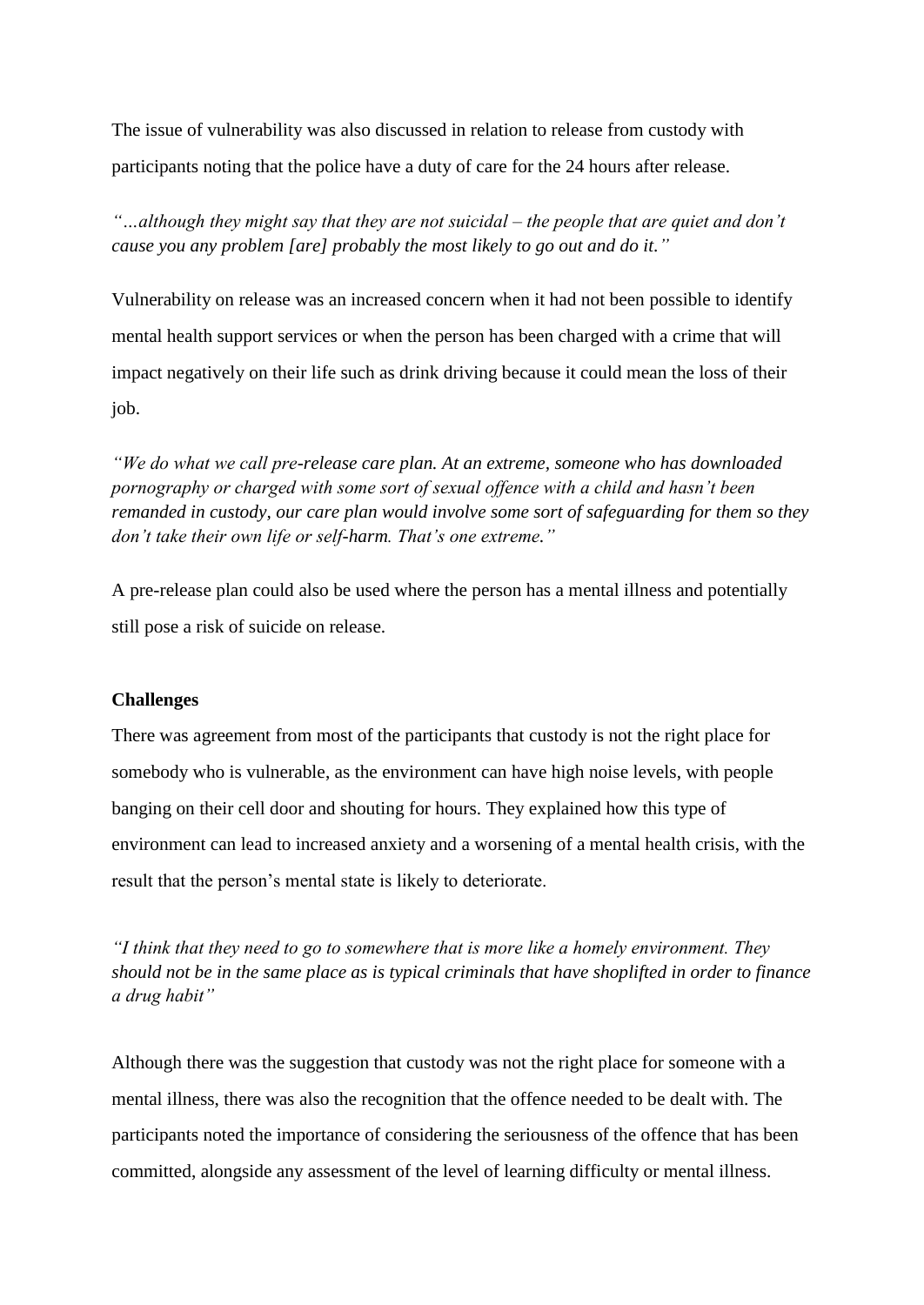Where a person in mental health crisis is detained, the participants all noted the importance of getting a detailed mental health assessment.

*"We go straight to the medical health professional services that we have to use in custody… we will go straight to them, and be guided by them really"*

*"…all we can do is rely on other medical professionals for support to say if they need to be sectioned or go through the criminal justice system"*

Where a person is assessed as needing a mental health assessment the participants noted that they would not be interviewed until they were deemed to be fit.

Participants noted that where there is a low-level crime, attempts are made to look for a community resolution, but when the crime committed is of a serious nature, decisions need to be made about how to proceed.

*"If the offence is a serious one, then I would use custody to both deal with the criminal but also mental health aspect"*

*"Depending on how unwell a person is, we did try to deal with the crime first"*

Where there are concerns about a mental illness the participants were all aware of the process that they would go through in order to get a mental health assessment as a basis for the care of the person in custody. Participants noted tensions between the police and the healthcare professional because people can wait a number of hours to be seen initially and then they are referred for another service.

*"…we would call healthcare professionals and we would be waiting however long for a nurse who says they need a mental health assessment, so you're waiting for a doctor to come out and for him to say yes I do believe they're suffering with a mental health illness [so] we will then need to turn the crisis team out"*

The participants noted that any delay in getting a mental health assessment impacts on the criminal justice process by reducing the time they have to conduct their enquiries. They explained how they are only able to detain someone for 24 hours, and by the time they get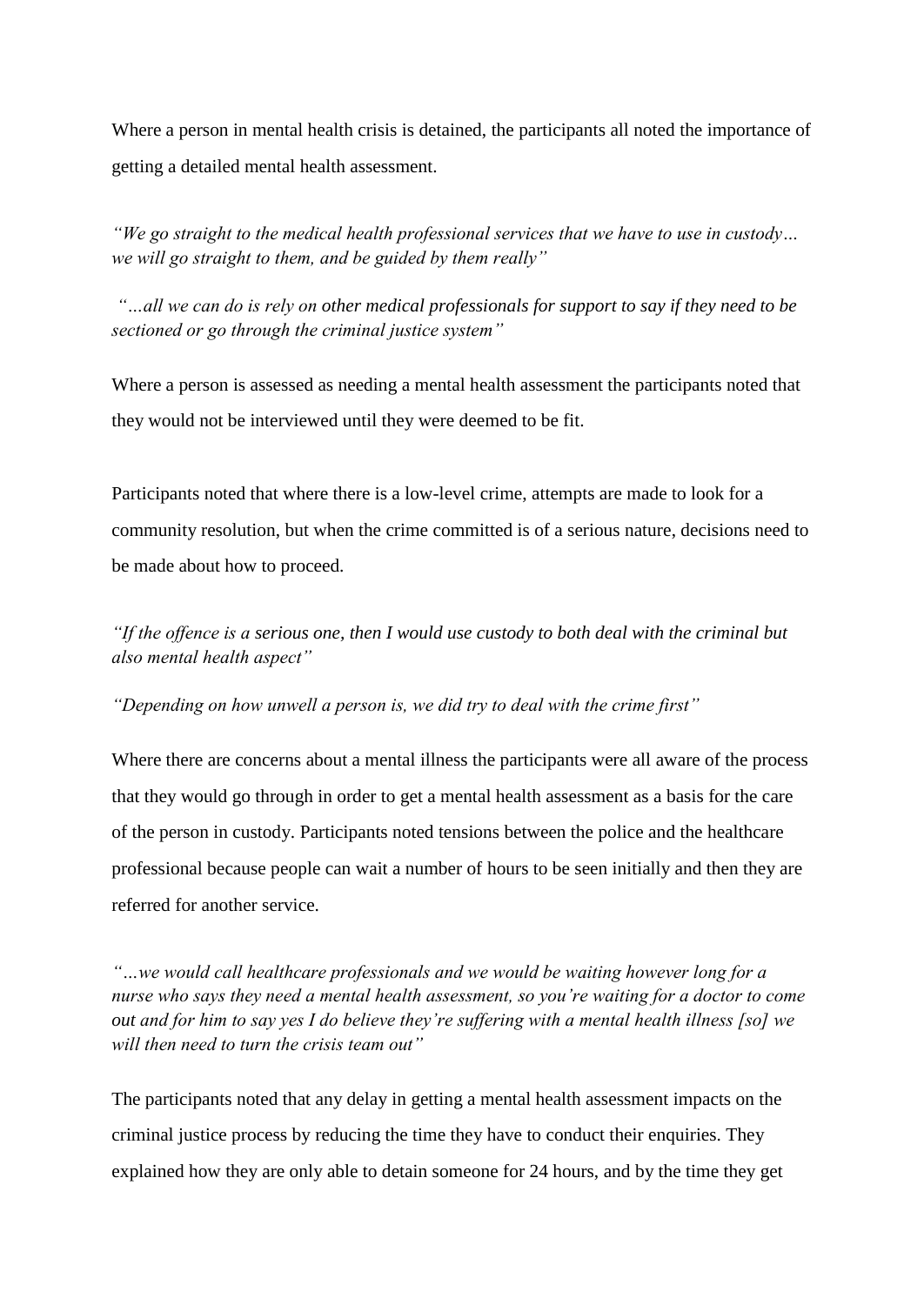confirmation that the person can be interviewed, they might only have 4 hours left on the PACE 'clock'. During the interviews a number of participants explained that there was even greater difficulty getting a mental health assessment if the person has been drinking or taking drugs. They understood the reason for this, but they noted that this increases the time the person would remain in custody. One participant discussed projects within the policing custody landscape where psychiatric nurses were placed in custody, and they suggested that this could have a positive impact because they could access mental health assessments in a timelier fashion.

*"…quite often the doctors who are in custody might not be as well versed in mental health as the CPN…psychiatric nurses deal with mentally ill people all day every day, and again they have access to all the records, the systems, they are familiar with all the treatments and pathways"*

Other participants referred to the projects where nurses were permanently placed in custody and suggested that their role could go beyond the remit of providing mental health assessments. They suggested that the nurse could provide the detainees with someone to talk to and the nurse could make referrals to drug and alcohol services. The issue of drugs and alcohol was another tension for the participants because it is difficult to get an assessment until the person is no longer under the influence.

*"…it's frustrating if someone has dual diagnosis, they are actually an alcoholic but as well as that they are mentally unwell. Mental health services generally won't go near them so then it's like 'who picks that up'…what happens with that person then?"*

*"…it seems like, almost an excuse to avoid dealing with somebody, to avoid treating somebody's symptoms because they are intoxicated, so it is frustrating and it does provide barriers."*

The participants were all committed to improving the experience of people who are having a mental health crisis and some suggested that in the past there had been a lack of knowledge and understanding in this area of policing. Some of the participants discussed the tension that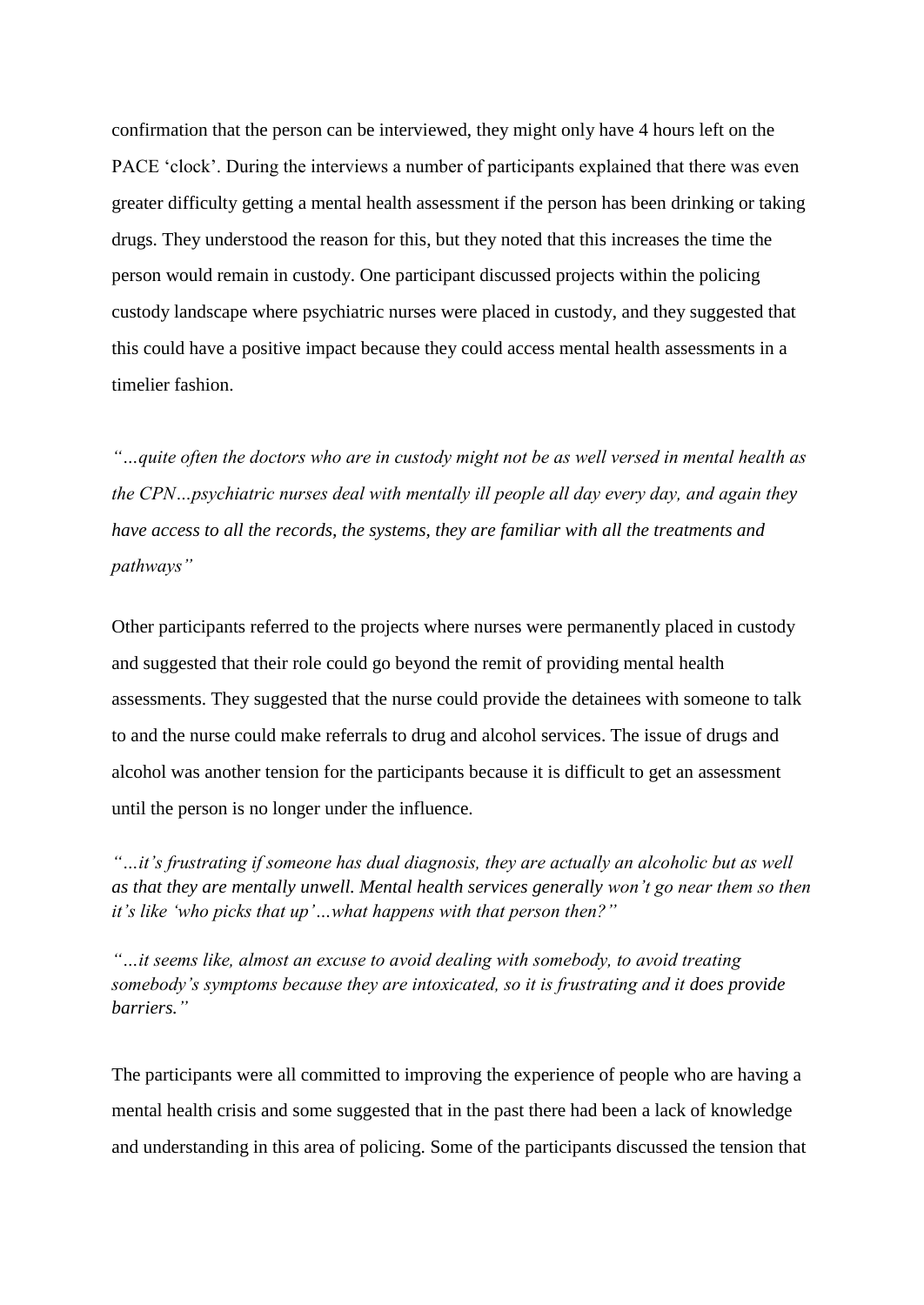can exist when someone needs to be taken to hospital, because it is not appropriate to take them to an accident and emergency department, especially if the person is violent and could put others at risk.

#### **Conclusions**

This study demonstrates how the participants understood their role in supporting people that were experiencing some type of mental distress and identified some concern about the increase of risk and vulnerability within police custody. The findings support Chappell  $\&$ O'Brien (2014) suggestion that police can frequently feel ill-prepared for the role and there was evidence of the tension between the police and health services, as identified by Maclean & Marshal (2010). The increased level of mental illness within society and the decrease in mental health services appeared to result in custody staff frequently being required to care for detainees who are experiencing mental distress. In addition, it appears that changes to mental health services, and the reduction in community support, could be linked to low-level crime that could have been prevented with early intervention from health and social care services. This is an area that would warrant further investigation to understand if this is the case.

Clearly, the needs of detainees in police custody are complex and participants in this study expressed concern about managing the levels of risk and vulnerability within the custody environment. Most of the participants felt that they were not knowledgeable enough to deal with the needs of detainees and there was a consensus that having a mental health nurse working in custody would be beneficial, enabling the early identification of mental health concerns as advocated by Cummins (2012). Picking up on Dehaghani's (2016) discussion on the use of appropriate adults, the findings suggest that this is not always carried out. Reasons for this included, the participants' lack of knowledge about their purpose and the lack of availability, especially out of hours.

The findings identify that although each person brought into custody will be assessed by the custody sergeant, there was concern that people do not always acknowledge a history of mental illness, self-harm, drug or alcohol addictions when asked. This supports the literature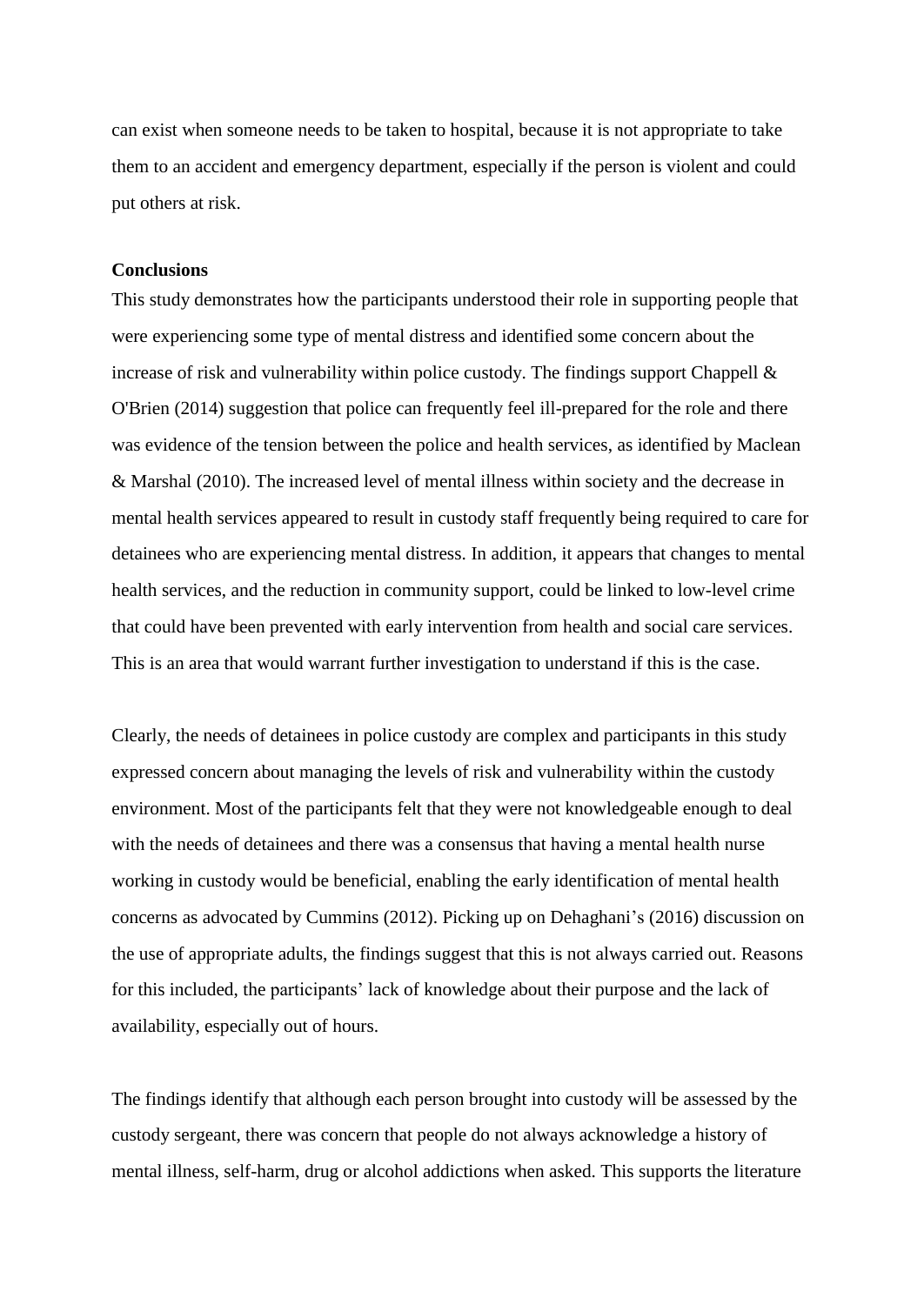that suggests the initial assessment is limited by what the person decides or is able to disclose (Bradley, 2009). It was reassuring to note in the findings that although the first risk assessment is carried out by the custody sergeant, the custody staff continually assess risk and report any concerns that they have. It would appear from the findings that this continuous assessment is carried out by detention and escort officers and custody support officers, therefore processes and training need to be in place to support them.

Although this is a small-scale case study in one custody suite, it does offer some useful insight into the issue of mental health, vulnerability and risk within police custody. The results suggest that although there have been some initiatives where the health services and the police are working together, there continues to be some tensions that need to be explored further.

#### **Discussion**

This study demonstrates how the participants understood their role in supporting people that were experiencing some type of mental distress and identified some concern about the increase of risk and vulnerability within police custody. The findings support Chappell  $\&$ O'Brien (2014) suggestion that police can frequently feel ill-prepared for the role and there was evidence of the tension between the police and health services as identified by Maclean & Marshal (2010). The findings identified how the participants perceived that an increased level of mental illness within society, and the decrease in mental health services, had resulted in them having to care for detainees who are experiencing mental distress in custody.

The findings highlight the difficult balance between dealing with the crime while also being aware of the detainees' mental health or learning disability. There is recognition that when there are concerns, requesting a mental health assessment can prolong the period in custody, but this is a necessary process before the person is interviewed.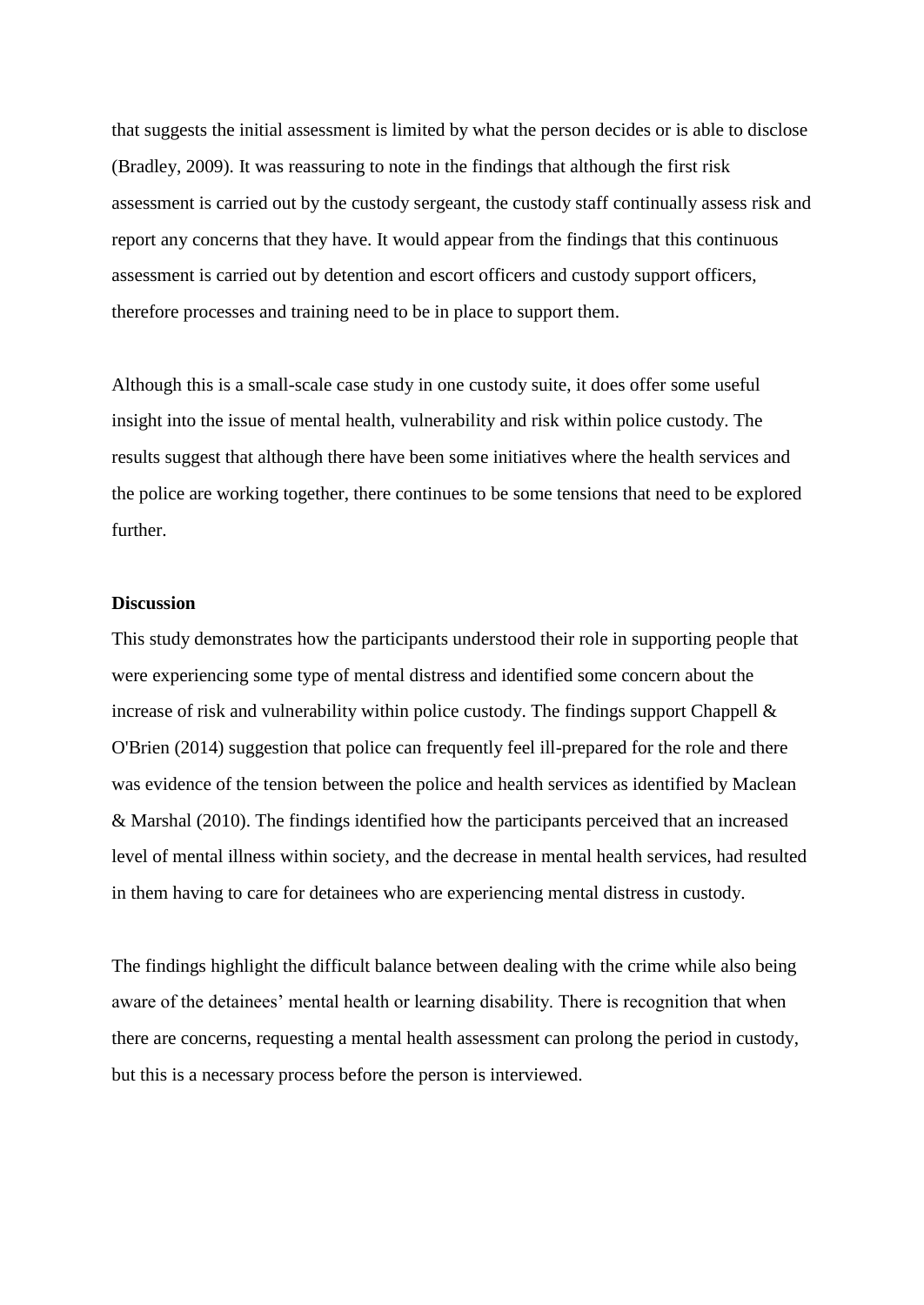Clearly, the needs of detainees in police custody are complex and participants in this study expressed concern about managing the levels of risk and vulnerability within the custody environment. Most of the participants felt that they were not knowledgeable enough to deal with the needs of detainees and there was a consensus that having a mental health nurse working in custody would be beneficial, enabling the early identification of mental health concerns as advocated by Cummins (2012). In 2014 a number of stations within the force area undertook a liaison and diversion programme where mental health nurses work in custody between 8am and 8pm to support information exchange and more rigorous assessment.

The findings identify that although each person brought into custody will be assessed by the custody sergeant, there was concern that people do not always acknowledge a history of mental illness, self-harm, drug or alcohol addictions when asked. This supports the literature that suggests the initial assessment is limited by what the person decides or is able to disclose (Bradley, 2009). It was reassuring to note in the findings that although the first risk assessment is carried out by the custody sergeant, the custody staff continually assess risk and report any concerns that they have. As part of the Safer Detention Policy the risk assessment is continuously reviewed. This occurs not only when the detainee is moved from the cell or interviewed but at Statutory review times as well as when there is a change of staff.

Picking up on Dehaghani's (2016) discussion on the use of appropriate adults, the findings suggest that participants also had some concerns about this process. These concerns included the ability to identify an appropriate adult, the impact of any delay on the investigation and the negative impact of extended custody on the detainees' emotional state. This was also linked to concerns about vulnerability and the need to consider the detainees state of mind during their detention and on release from custody.

Although this is a small-scale case study in one custody suite it does offer some useful insight into the issue of mental health, vulnerability and risk within police custody. Since 2015 the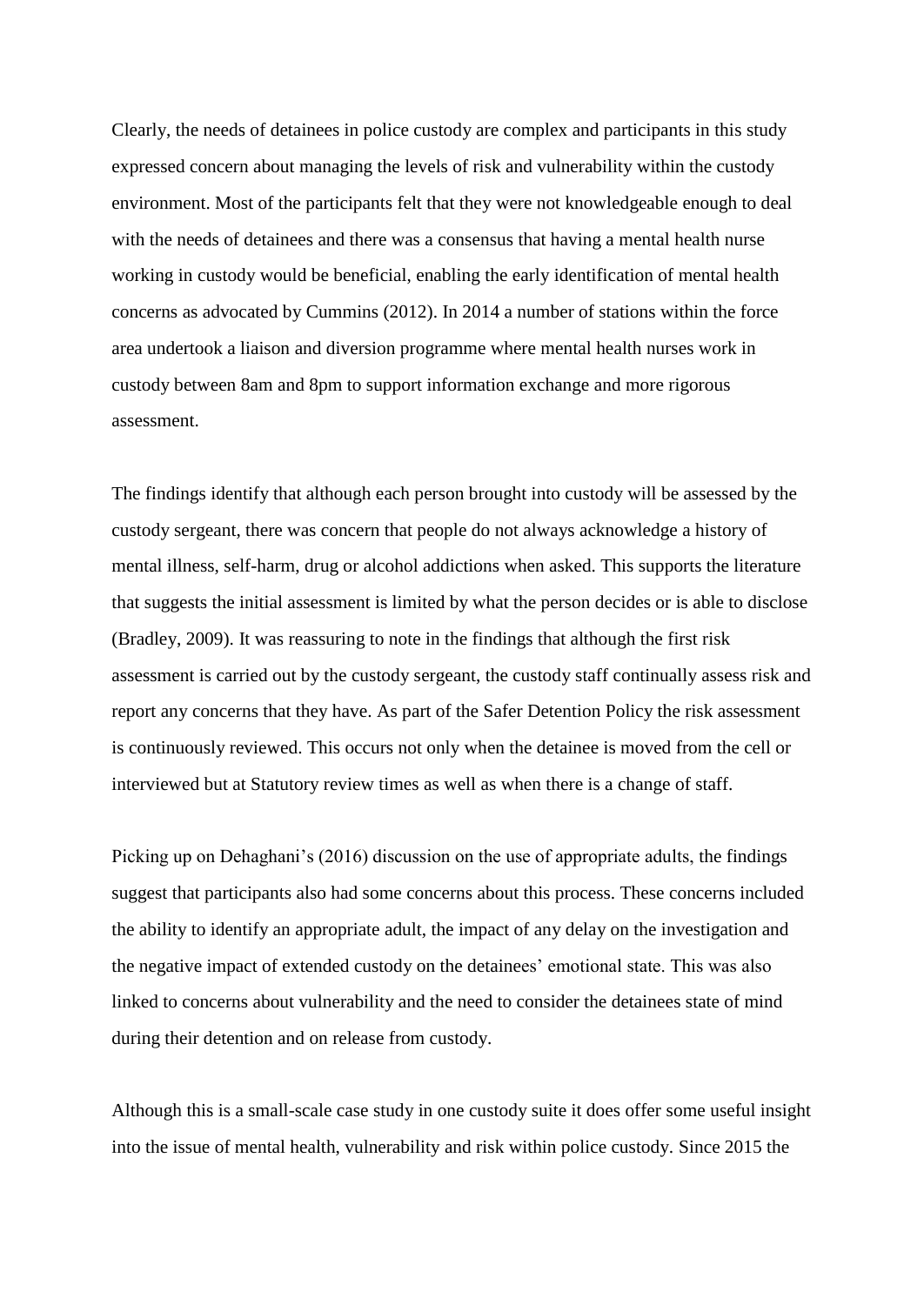number of liaison and diversion schemes have grown, providing coverage across the whole force area. The Force has also undergone a significant custody facility review, two purposebuilt state of the art custody facilities have been developed creating a safer and more efficient/effective custody environment.

Mental health triage has become business as usual and provides staff with alternative options for crisis resolution as well as an enhanced information exchange process to inform risk assessments where it is felt necessary and proportionate to share.

Significant work has been undertaken within the force area to use an intervention and prevention approach at the front end of policing delivery. Officers on the street review all the available information and options for early intervention, within low-level offences. Based on a threat, risk and harm assessment if deemed applicable, an out of court disposal (e.g. fixed penalty notice, conditional caution) should be administered.

It is also important to recognise that the force has conducted significant work with local partners to reduce the detention in police cells under the Mental Health Act has become an exceptional event with less than 10 incidents over the last 3 years.

## **References**

Aasebø, W., Orskaug, G. and Erikssen, J. (2016), "Can deaths in police cells be prevented? Experience from Norway and death rates in other countries", *Journal of Forensic and Legal Medicine*, Vol. 37, pp. 61-65.

Association of Chief Police Officers (2012), "Guidance on the safer detention and handling of persons in police custody", available at: [https://www.gov.uk/government/uploads/system/uploads/attachment\\_data/file/117555/safer](https://www.gov.uk/government/uploads/system/uploads/attachment_data/file/117555/safer-detention-guidance-2012.pdf)[detention-guidance-2012.pdf,](https://www.gov.uk/government/uploads/system/uploads/attachment_data/file/117555/safer-detention-guidance-2012.pdf) (accessed 7<sup>th</sup> August 2016).

Bradley, K. (2009), "Lord Bradley's review of people with mental health problems or learning disabilities in the criminal justice system", available at: [http://webarchive.nationalarchives.gov.uk/20130107105354/http://www.dh.gov.uk/prod\\_con](http://webarchive.nationalarchives.gov.uk/20130107105354/http:/www.dh.gov.uk/prod_consum_dh/groups/dh_digitalassets/documents/digitalasset/dh_098698.pdf) [sum\\_dh/groups/dh\\_digitalassets/documents/digitalasset/dh\\_098698.pdf](http://webarchive.nationalarchives.gov.uk/20130107105354/http:/www.dh.gov.uk/prod_consum_dh/groups/dh_digitalassets/documents/digitalasset/dh_098698.pdf) (accessed  $17<sup>th</sup>$  June 2016).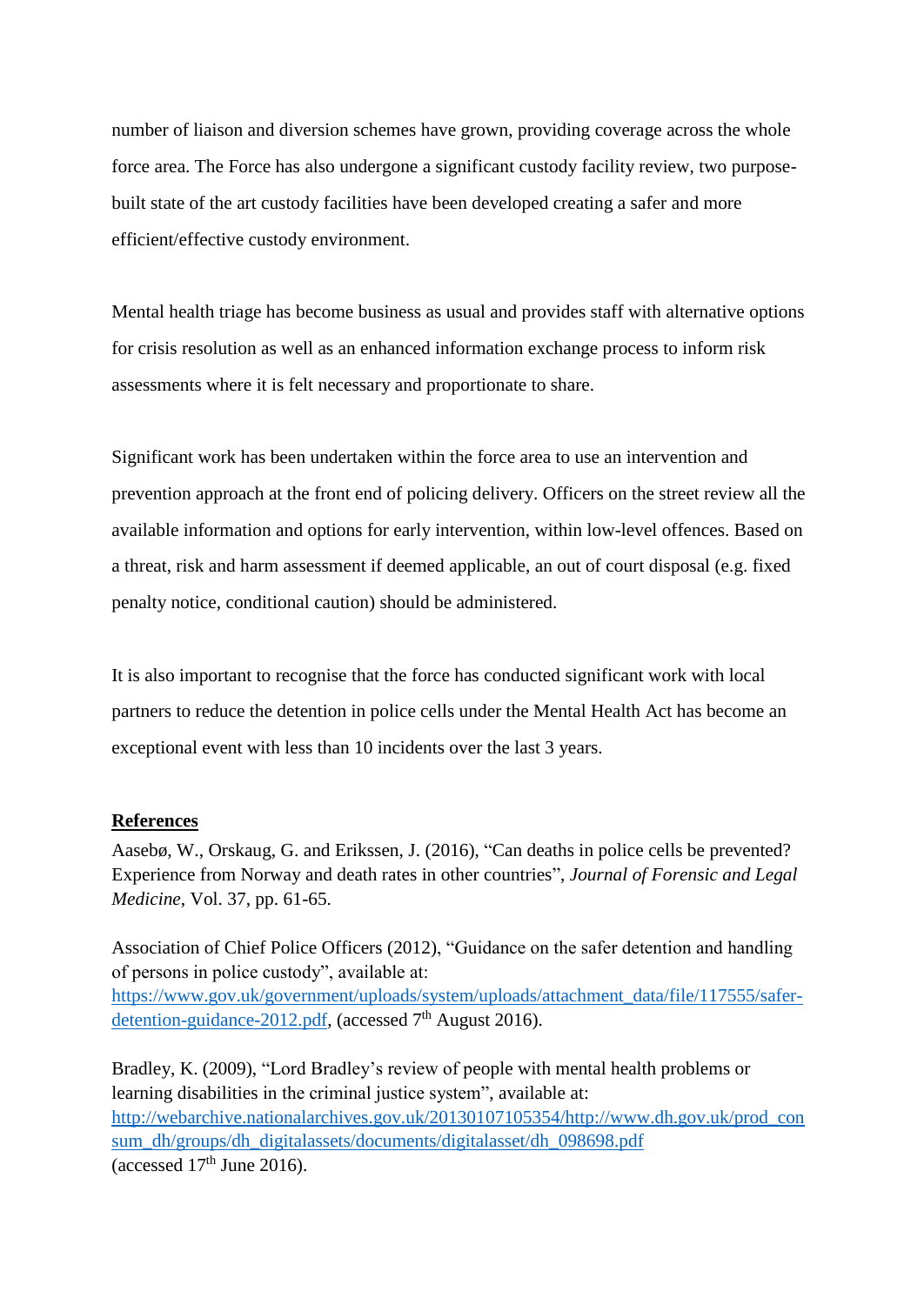Braun, V. and Clarke, V. (2006), "Using thematic analysis in psychology", *Qualitative Research in Psychology*, Vol. 3, No. 2, pp. 77-101.

Brooker, C., Tocque, K., Mitchell, D. and Pearce, M. (2015), "Police custody in the north of England: Findings from a health assessment in Durham and Darlington", *Journal of Forensic*  and Legal Medicine, available at:<http://dx.doi.org/10.1016/j.jflm.2015.11.013> (accessed 29<sup>th</sup> June 2016).

Burns, B. (2013), "Keeping a nursing watch in police cells", *Kai Tiaki Nursing New Zealand,* Vol. 19, No 8, pp. 26-27*.*

Chappell, D. & O'Brien, A. (2014), "Police responses to persons with a mental illness: international perspectives", *International Journal of Law and Psychiatry,* Vol. 34, No. 4, pp. 321-324.

Clayfield, J.C., Fletcher, K.E. and Grudzinskas, A.J. (2011), "Development and validation of the mental health attitude survey for police", *Community Mental Health Journal*, Vol. 47, No. 6, pp. 742-751.

Cummins, I. (2012), "Mental health and custody: a follow on study", *The Journal of Adult Protection*, Vol. 14, No. 2, pp. 73-81.

Dehaghani, R. (2016), "He's just not that vulnerable: exploring the implementation of the appropriate adult safeguard in police custody", *The Howard Journal of Crime and Justice*, Vol. 55, No. 4, pp. 396-413.

Department of Health (1983), "*The Mental Health Act",* HMSO, London.

Department of Health (2014a*), "The Mental Health Crisis Care Concordat: Improving outcomes for people experiencing mental health crisis"*, HMSO, London.

Department of Health (2014b), "*Extra funding for mental health nurses to be based at police stations and courts across the country"*, Department of Health & Home Office, London.

Dorn, T., Ceelen, M., Buster, M., Stirbu, I., Donker, G. and Das, K. *(*2014), "Mental health and health-care use of detainees in police custody", *Journal of Forensic and Legal Medicine*, Vol. 26, pp. 24-28.

Forrester, A., Samele, C., Slade, K., Craig, T. and Valmaggia, L. (2016), "Suicide ideation amongst people referred for mental health assessment in police custody", *Journal of Criminal Psychology*, Vol. 6, No. 4, pp. 146-156.

Heide, S. and Chan, T. (2016), "Deaths in police custody", *Journal of Forensic and Legal*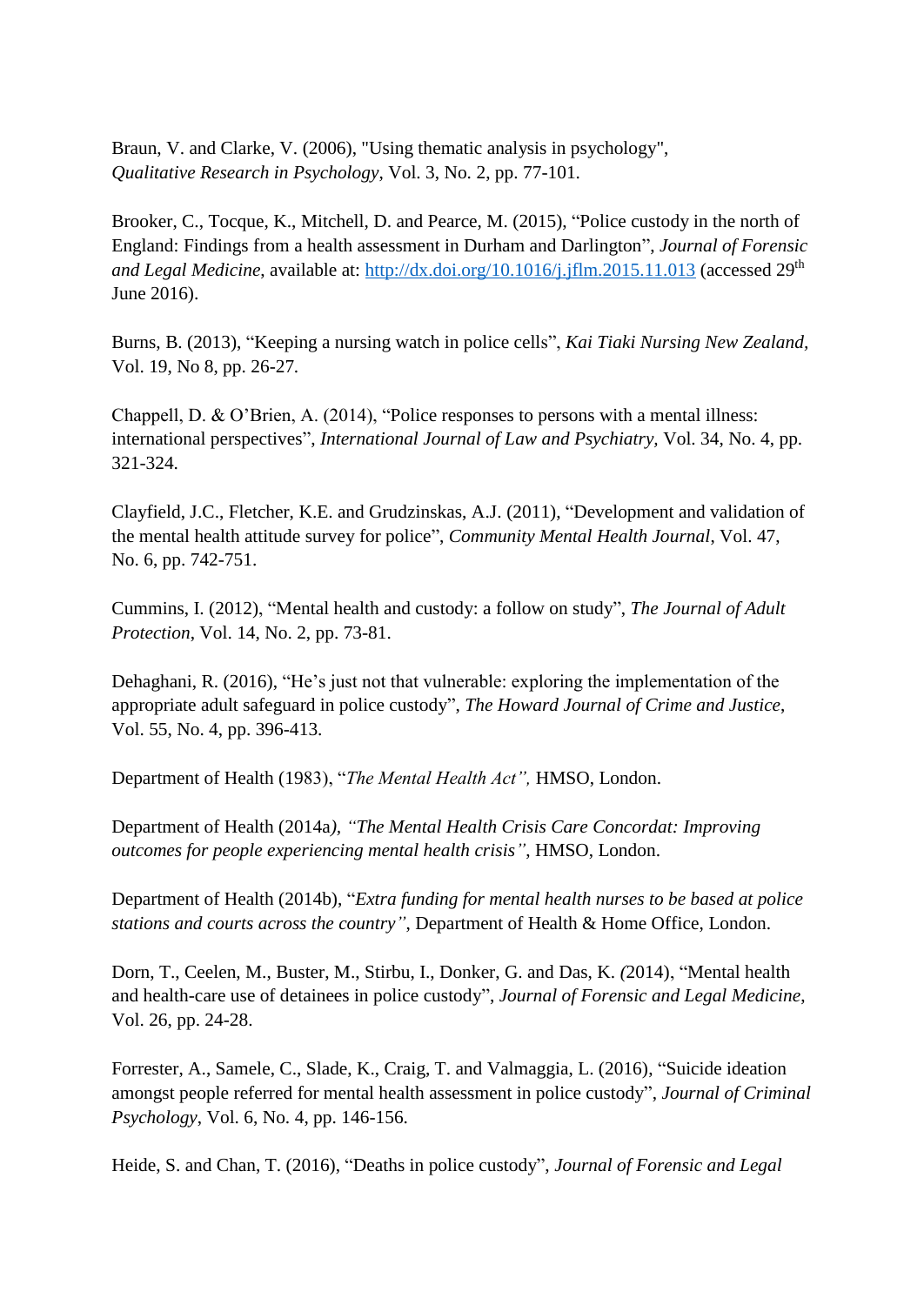*Medicine*, available at: [http://dx.doi.org/10.1016/j.jflm.2016.01.026,](http://dx.doi.org/10.1016/j.jflm.2016.01.026) (accessed 27<sup>th</sup> October 2016).

Hollander, Y., Lee, S.J., Tahtalian, S., Young, D. and Kulkarni, J. (2012), "Challenges relating to the interface between crisis mental health clinicians and police when engaging with people with a mental illness", *Psychiatry, Psychology and Law*, Vol. 19, No. 3, pp. 402- 411.

Home Affairs Select Committee, "Policing and mental health" 3<sup>rd</sup> February 2015, HC202, 2014-15,  $11<sup>th</sup>$  report of the session.

Home Office (1984), "*Police and Criminal Evidence Act"*, HMSO, London.

Independent Commission on Mental Health & Policing (2013), "Independent Commission on Mental Health & Policing Report", available at: www.turningpoint.co.uk/media/621030/independent\_commission\_on\_mental\_health\_and\_policing\_main\_ report.pdf (accessed 5th March 2016).

Maclean, N. and Marshal, L.A. (2010), "A front line police perspective of mental health issues and services", *Criminal Behaviour and Mental Health*, Vol. 20, No. 1, pp. 62-71.

Martin, T. and Thomas, S. (2015), "Police officers' views of their encounters with people with personality disorder", *Journal of Psychiatric and Mental Health Nursing*, Vol. 22, No. 2, pp. 125-132.

Mental Capacity Act 2005. London, HMSO, available at: <http://www.legislation.gov.uk/ukpga/2005/9/contents> (accessed 7th June 2015).

Mental Health Act (1983), HMSO, London, available at: [www.legislation.gov.uk/ukpga/1983/20/pdfs/ukpga\\_19830020\\_en.pdf](http://www.legislation.gov.uk/ukpga/1983/20/pdfs/ukpga_19830020_en.pdf) (accessed 5<sup>th</sup> March 2015).

Ogloff, J.R.P., Thomas, S.D.M., Luebbers, S., Baksheev, G., Elliot, I., Godfredson, J., Kesic, D., Short, T., Martin, T., Warren, L., Clough, J., Mullen, P.E., Wilkins, C., Dickinson, A., Sargent, L., Perez, E., Balleck, D. and Moore, E. (2013), "Policing services with mentally ill people: developing greater understanding and best practice", *Australian Psychologist*, Vol. 48, pp. 57-68.

Payne-James, J. (2009), "Provision of forensic medical services to police custody suites in England and Wales: Current practice", *Journal of Forensic and Legal Medicine*, Vol. 16, pp. 189-195.

Payne-James, J.J., Green, P.G., Green, N., McLachlan, G.M.C., Munro, M.H.W.N., and Moore, T.C.B. (2010), "Healthcare issues of detainees in police custody in London, UK",